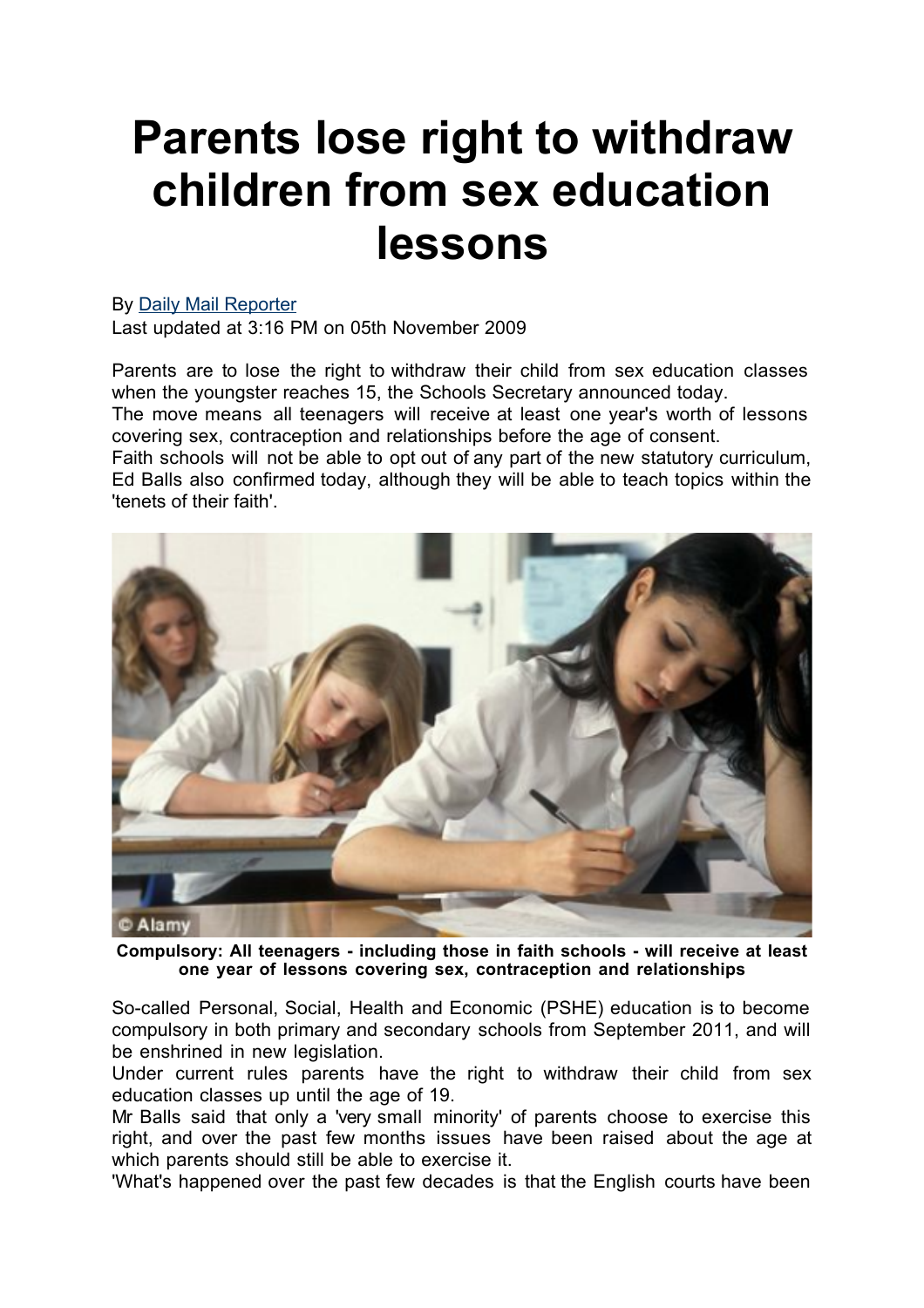saying it is important to strike a balance of the capacity of the young person to make their own decisions and the rights of the parents,' he said.

This has informed the health service's approach to contraception and approaches to education, Mr Balls added.

He said that it 'doesn't make sense' in new legislation to retain parents' right to withdraw their child up until the age of 19, given that teenagers can vote at 18, and the age of consent is 16.

A survey commissioned by the Government to gauge the opinion of parents reveals that four in five agree that children should attend sex education lessons, although almost a third (30 per cent) said parents should always have the option to withdraw their child, no matter how old the youngster is.

Under the new curriculum, pupils as young as seven will learn about puberty and the facts of life and five-year-olds will be taught about parts of the body, relationships and the effects of drugs on the body.

Once they reach secondary school, pupils will learn about contraception, HIV and Aids, pregnancy and different kinds of relationships - including same sex unions and civil partnerships.

But schools will be allowed to teach the subject 'in line with the context, values and ethos of the school'.



**Schools Secretary Ed Balls says only a small minority of parents choose to withdraw children from sex education**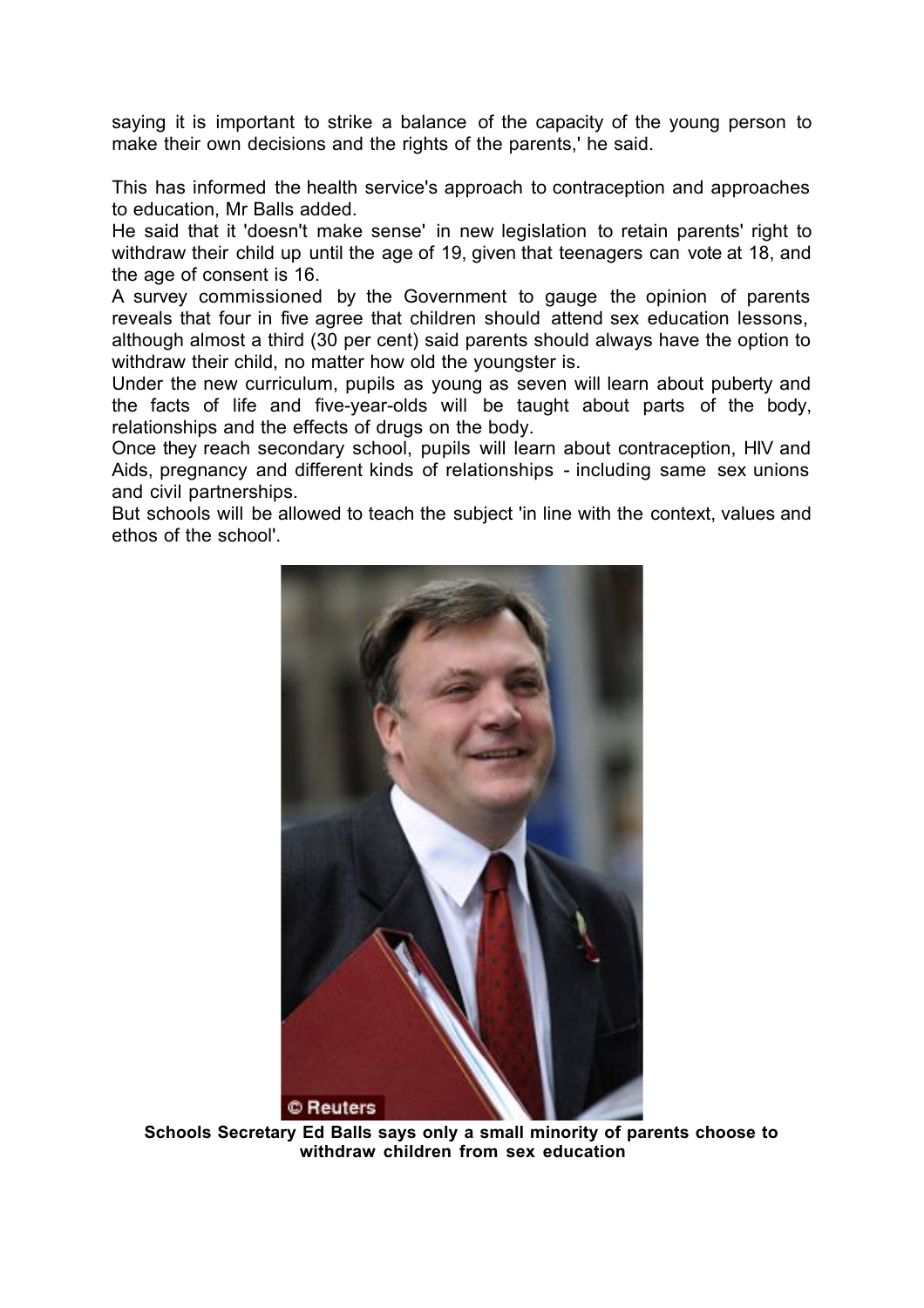It means that children at some faith schools could be taught that their religion frowns on the use of contraceptives at the same time as learning about condoms.

Giving an example, Mr Balls said: 'It is open to faith schools to teach what they believe, according to the tenets of their faith, that pupils should not have sexual relationships outside of marriage.'

But faith schools will not be allowed to refuse to teach about contraception on the grounds that they don't believe in sex before marriage, he said.

'You can teach the promotion of marriage, you can teach that you shouldn't have sex outside of marriage, what you can't do is deny young people information about contraception outside of marriage.'

Mr Balls said there was no indication that more parents of children at faith schools would choose to withdraw their child once the new curriculum comes into force.

He said that just because parents want children to be taught according to their faith, 'it doesn't mean they don't want them to be taught something that's important'.

Lisa Power, head of policy at the Terrence Higgins Trust, said: 'Young people have said they need more support around sex and relationships and the Government has recognised this.

'Here at Terrence Higgins Trust we often see the results of ignorance and poor education so we're glad the Government is tackling this issue.

'It's vital that young people growing up in the UK, with all the mixed messages they get from the media and their peers, are well educated about the realities of sex and relationships.'

A spokesman for Kids in the Middle, a coalition of family and children's organisations, said: 'We believe that children and young people should be able to explore the relationship issues that affect them at home and at school.

'Relationship and sex education can help them form safe and happy relationships, and develop the skills and capabilities that will allow them to succeed and thrive. We welcome the commitment of Government to strengthening relationship and sex education in schools, and we will continue to campaign for teachers to have the resources and training to deliver it to high standards.'

Jane Lees, chair of the Sex Education Forum, said: 'All children have the right to learn about their bodies, growing up, relationships and sex, at school and at home.

'Making PSHE statutory will be an excellent opportunity for schools to build their relationship with parents, ensuring that together they can help children and young people learn how to be healthy and stay safe.'

Chris Keates, general secretary of the NASUWT teaching union, said: 'The decision to make PSHE a statutory entitlement must now lead to a detailed consideration of the role that suitably qualified support staff and other members of the wider children's workforce, such as health and social work professionals, will need to make in supporting schools in this area of work.

'Teachers simply do not have the capacity to absorb and cope alone with another statutory requirement.

'Allowing parents to withdraw their child from sex and relationship lessons up to the age of 15 does not, however, sit well with a statutory entitlement.

'If it is important enough to be a statutory provision, then it is important enough for every child to receive it.

'This is the only part of the National Curriculum from which parents have a right of withdrawal<sup>'</sup>